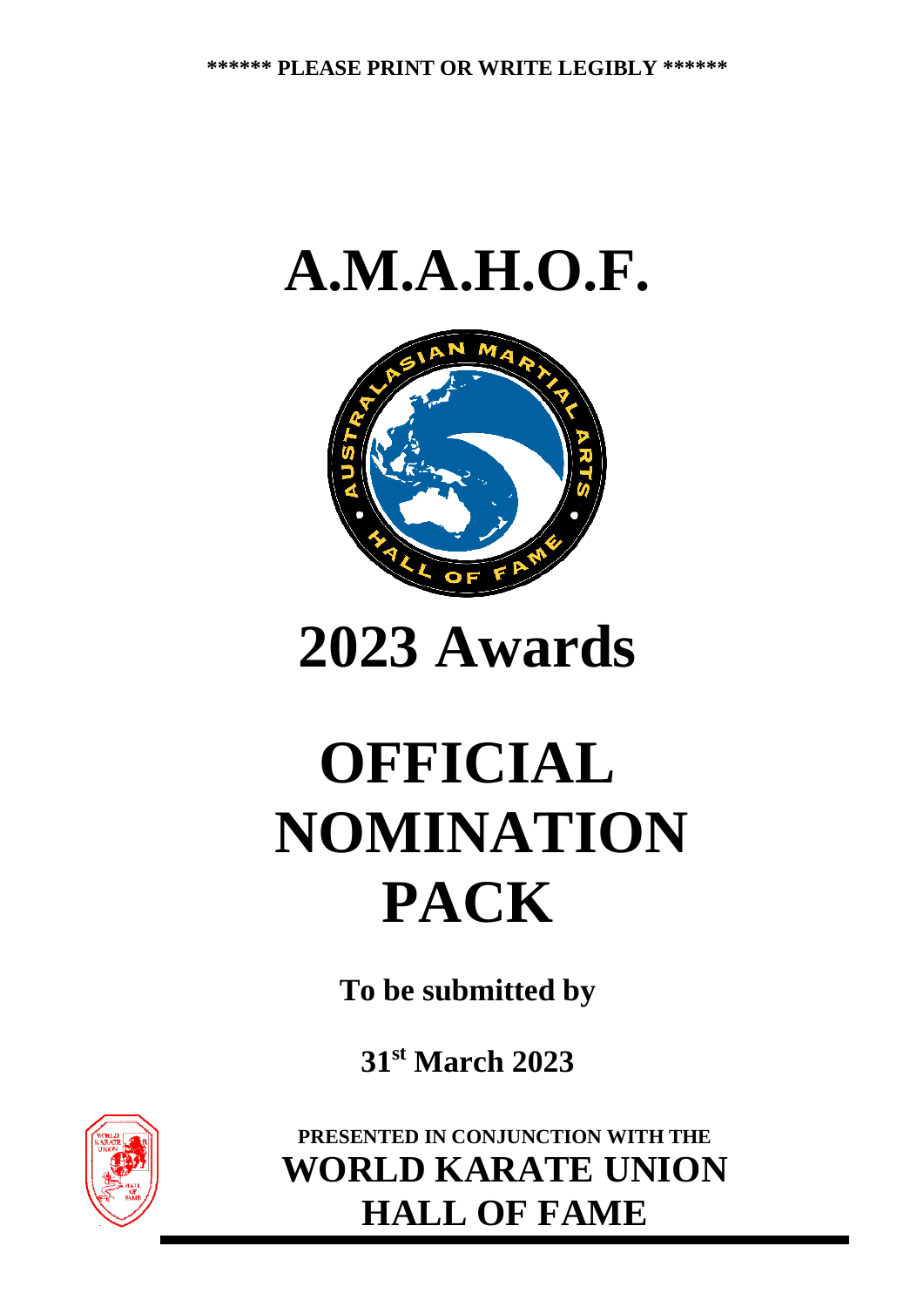#### **\*\*\*\*\*\* PLEASE PRINT OR WRITE LEGIBLY \*\*\*\*\*\***

#### **FELLOW MARTIAL ARTISTS, NOMINATOR AND NOMINEE**

#### **Fellow Martial Artists, Nominator and Nominee**

We thank you for taking interest in the Australasian Martial Arts Hall of Fame Incorporated (AMAHOF) Official Nomination Pack

AMAHOF was established in Australasia in 1996 as an associate member of the WKU Hall of Fame based in America, making us a worldwide organisation. We were established to pay homage and bestow recognition upon martial artists who have made an outstanding contribution to the world of martial arts, and who have demonstrated high ethical and technical abilities in the Australasian Martial Arts Community.

Nominations can originate from family, friends, instructors, peers and students who believe the person being nominated is worthy of such an honour; all nominations are judged on their own merit and performance using stringent decision criteria. AMAHOF follows the principles of non-discrimination and equal opportunity, thus favouritism, sex, politics, origin, race, creed and style, do not have any bearing on the final selection of an honouree.

The person nominated should be eligible for one of the following categories or recognition certificates. For induction, new nominees will be considered for the third category and if they are already a member, one of our AMAHOF committee invitation categories. The final award will be influenced by the information provided in the Nomination Pack Additionally, the AMAHOF Executive Committee, may from time-to-time extend recognitions to inducted and financial members beyond that outlined within this Official Nomination Pack. With normally a maximum of 15 people inducted in any calendar year, your nominee/nomination, if successful, will become part of a very select group of outstanding individuals.

#### **AMAHOF INDUCTEES CATEGORIES**

#### **Category one: Martial Arts Legend (Invitation Only – AMAHOF Committee)**

Award Citation: A Martial Artist who has dedicated over 50 years of continuous service to martial arts development, has previously received Life-Time Achievement and supported AMAHOF for over 10 years. This person continues to demonstrate the highest levels of experience, skill, knowledge, instructional ability, administration, professionalism and leadership and continues to support the development of martial arts and the mentoring and empowerment of others.

#### **Category two: Life-Time Achievement (Invitation Only – AMAHOF Committee)**

Award Citation: A Martial Artist who has dedicated over 35 years of continuous service to martial arts development and has previously been inducted into AMAHOF. This person continues to demonstrate the highest levels of experience, skill, knowledge, instructional ability, administration, professionalism and leadership who is over the age of 50 years and continues to support the development of martial arts and the mentoring and empowerment of others.

#### **Category three: Continual Excellence and Service to the Australasian Martial Arts Community**

Award Citation: A Martial Artist with over 15 years of continuous service, significantly contributing to martial arts development, achieving a minimum of 3rd Dan or equivalent in their chosen martial art. This person continues to demonstrate a consistently high level of performance as a Martial Artist and as an instructor displaying experience, skill, knowledge, instructional ability, administration and leadership who is over the age of 30 years that promotes the development of martial arts and inspires such qualities within others.

#### **AMAHOF RECOGNITION CERTIFICATES**

#### **Category four: Support for Martial Arts – Health & Healing**

Award citation: A person with over 10 years of health & healing service that support martial artists and other sporting bodies with a form of complementary medicine to relieve symptoms of injury or illness that improves their performance or expedites their return to full practice.

#### **Category five: Support for the Development of Martial Arts**

Award Citation: A Martial Artist or an individual with over 10 years support for the development of martial arts, showing exceptional voluntary service, support and commitment to the martial arts that has enabled its development and the empowerment of others.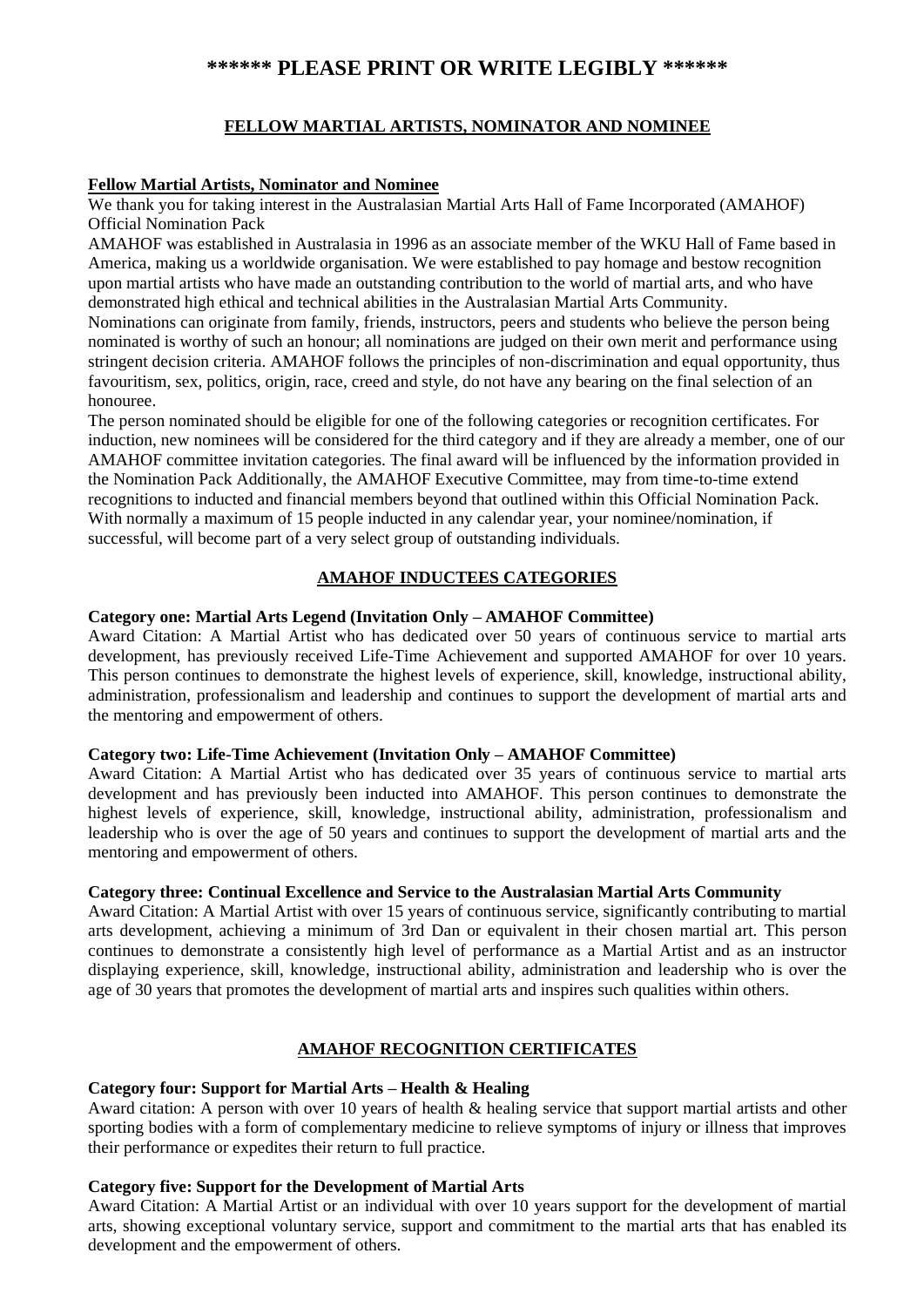#### **\*\*\*\*\*\* PLEASE PRINT OR WRITE LEGIBLY \*\*\*\*\*\***

#### **General Information**

An Executive committee coordinates AMAHOF, with a Board of Directors appointed every two years to assist in the overall running of AMAHOF throughout Australasia. AMAHOF is a non-profit organisation with all proceeds going into the awards presentations and associated seminars.

We hope that you will take the opportunity to support the growth of the Hall of Fame by nominating someone you know who is worthy of the recognition these awards provide. If you have any questions, please do not hesitate to contact me.

#### **EDWARD SCHARRER**

President AMAHOF Inc. **Mobile:** 0417413507 **Email:** [President@AMAHOF.asn.au](mailto:president@amahof.asn.au)

# **ESSENTIAL CRITERIA FOR ACCEPTANCE**

- 1. Please send all submissions by the designated closing date of **31st March 2023**
- 2. Nominations not selected will result in the full refund of the nomination fee.
- 3. Nominations withdrawn following the designated closing date will result in the forfeiture of the nomination fee.
- 4. All inductees (other than posthumous awards) **MUST ATTEND** the awards presentation event in the year of their induction. (Special concessions may be provided upon written application).
- 5. The 2023 Awards will be held in Sydney NSW Australia at the "Liverpool Catholic **C**lub" **424-458 Hoxton Park Rd, Prestons, 18th - 20th** August (Subject to Covid 19 restrictions).
- 6. Further information about the Awards presentation will be listed on the AMAHOF website: [www.amahof.asn.au](http://www.amahof.asn.au/) closer to the time of the event.

**NB:** Where an inductee is unable to attend the awards event, then their award will be kept in safe keeping until the next awards event only. **AMAHOF WILL NOT** send awards through the post or place them in the care of others for transportation.

Your nomination must be sent by **Express Post** to the following address, so that it will be **received by 31st March 2023.**

#### **STEVEN WESTON**  Secretary AMAHOF Inc. 4 Rennie St,West Hobart TAS 7000

**Mobile:** 0408 990 859 **Email:** [Amahofsec@gmail.com](mailto:Amahofsec@gmail.com) 

The following items **must** be included with your nomination:

- Proof of your martial arts history copies of Certification (or equivalent) from your first Black belt to your current rank.
- Paper copies of all forms and certificates
- Electronic copies of all documents and images (jpg of images and MS Word copies of documents) are to be put onto a USB memory stick and included with your nomination.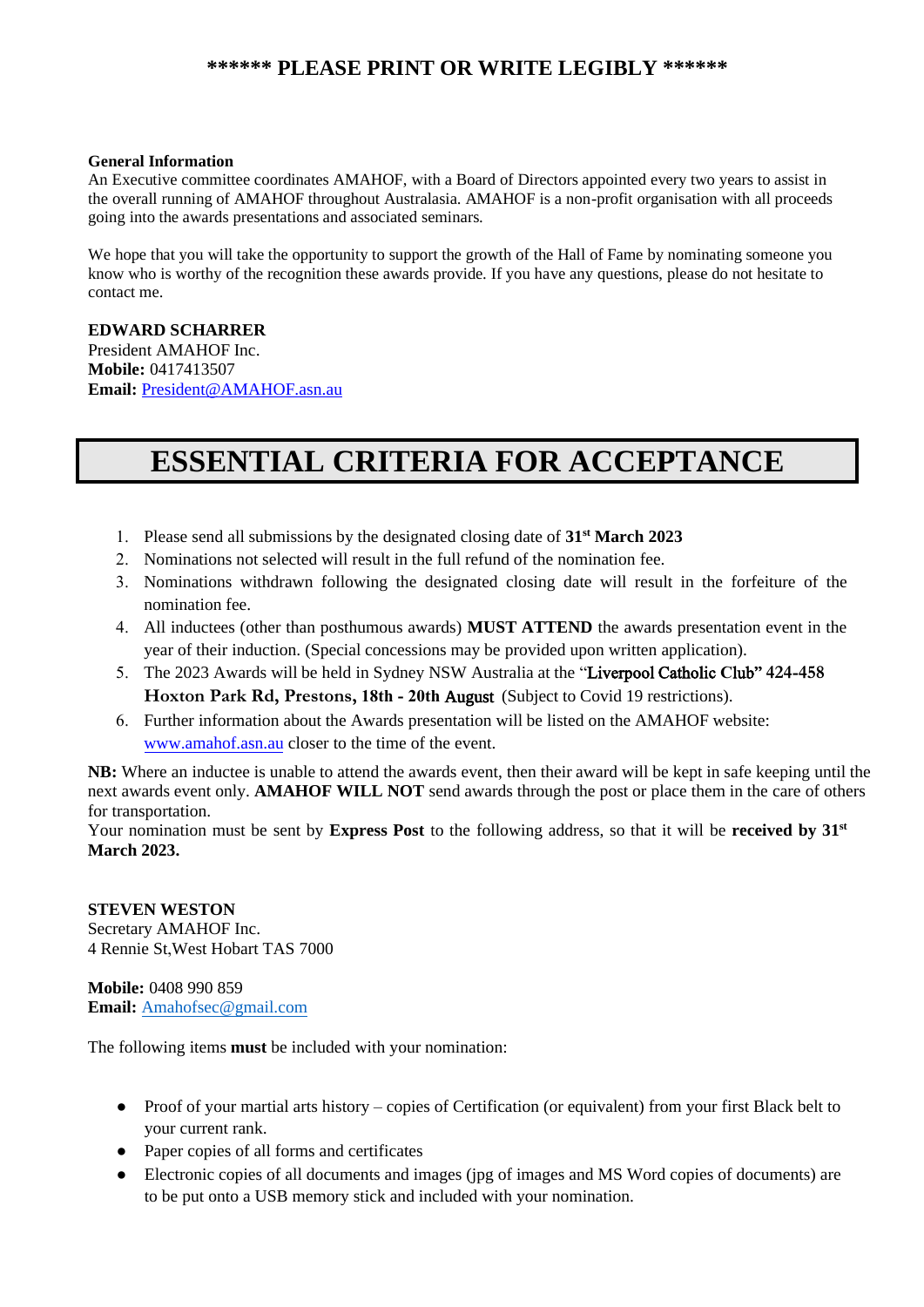# **CHECK LIST OF REQUIREMENTS**

|    |                                                                                                                                                                                                                                                                                                                                                                              | <b>Tick Box when</b><br>completed. |
|----|------------------------------------------------------------------------------------------------------------------------------------------------------------------------------------------------------------------------------------------------------------------------------------------------------------------------------------------------------------------------------|------------------------------------|
| 1. | <b>Nomination Forms:</b><br>Ensure that all sections are completed and the forms are signed and dated.                                                                                                                                                                                                                                                                       |                                    |
| 2. | <b>Copies of certificates</b><br>showing continuity of grades from Black Belt to present day.                                                                                                                                                                                                                                                                                |                                    |
| 3. | Copy of Police check and Working with Children<br>For country of origin - no more than six months old.<br>https://www.afp.gov.au/what-we-do/services/criminal-records/national-<br>police-checks                                                                                                                                                                             |                                    |
| 4. | $\lim_{x \to a}$ Size – as per sizing chart at<br>https://www.metalurges.com.au/ring-size/<br>Ring size to be entered on nominee's information page.                                                                                                                                                                                                                         |                                    |
| 5. | <b>AMAHOF Inductee Nomination Fee: \$A650.00 AUD</b><br>Recognition certificate nomination fee \$XX.XX AUD<br>- Paid Direct Deposit to AMAHOF: WESTPAC<br><b>BSB:</b> 036 082,<br><b>Account No: 150671.</b><br>Proof of deposit must accompany documents to be sent via email:<br>treasurer@amahof.asn.au<br>If your nomination is not accepted, this fee will be refunded. |                                    |
| 6. | <b>Optional:</b> you may wish to provide material such as news clips or<br>testimonials - these will not be returned therefore enclose photocopies only.                                                                                                                                                                                                                     |                                    |
| 7. | <b>Full History/Resume:</b><br>including a 250-word synopsis in MSWord for awards booklet prepared by<br>nominee and may be edited. Should contain personal info like, hobbies,<br>community work, and a brief martial arts history.                                                                                                                                         |                                    |
| 8. | 2 Color Digital Images in jpg format<br>1 x RECENT portrait shot<br>1 x Close up action shot                                                                                                                                                                                                                                                                                 |                                    |
| 9. | <b>Important</b><br>Document copies must be accompanied by electronic copies on a USB<br>1.<br>Send all documents via www.wetransfer.com to AMAHOF Secretary:<br>amahofsec@gmail.com. Accommodates 2Gb files for FREE<br>3. Please print or write legibly, especially contact details.                                                                                       |                                    |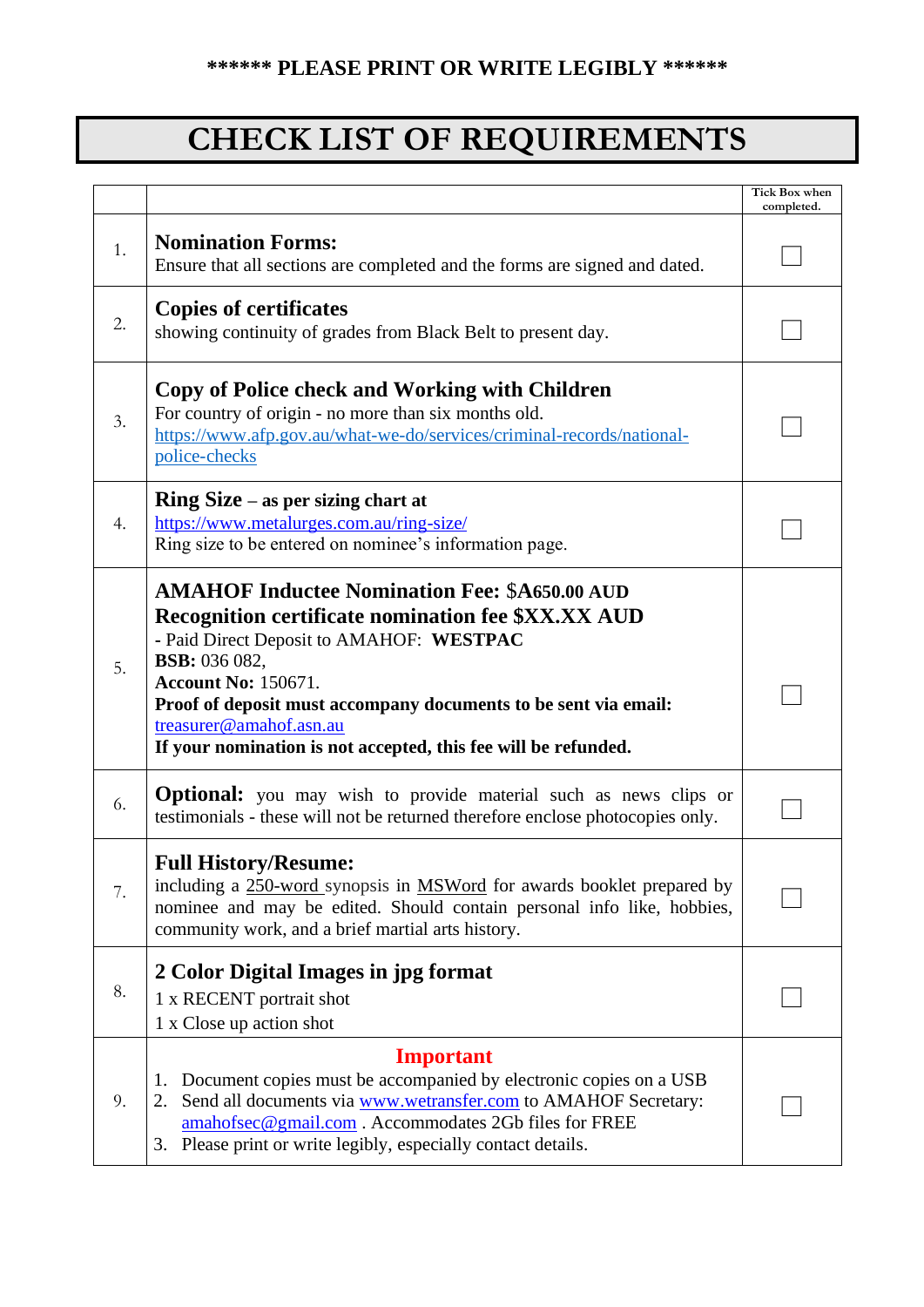| <b>DETAILS OF THE PERSON BEING NOMINATED</b><br>Please make sure that you include all necessary items |                                                                                                                                                                                                                                                                                                                                                                                                                                                                                                                                                                                                                                                                                                                                                       |                            |                  |                       |  |
|-------------------------------------------------------------------------------------------------------|-------------------------------------------------------------------------------------------------------------------------------------------------------------------------------------------------------------------------------------------------------------------------------------------------------------------------------------------------------------------------------------------------------------------------------------------------------------------------------------------------------------------------------------------------------------------------------------------------------------------------------------------------------------------------------------------------------------------------------------------------------|----------------------------|------------------|-----------------------|--|
| Name:                                                                                                 |                                                                                                                                                                                                                                                                                                                                                                                                                                                                                                                                                                                                                                                                                                                                                       |                            |                  |                       |  |
| <b>Title:</b>                                                                                         | (Master, Sensei, Sokei, etc.)                                                                                                                                                                                                                                                                                                                                                                                                                                                                                                                                                                                                                                                                                                                         |                            |                  |                       |  |
| <b>Art or</b><br><b>Style:</b>                                                                        | Club:                                                                                                                                                                                                                                                                                                                                                                                                                                                                                                                                                                                                                                                                                                                                                 |                            |                  |                       |  |
| <b>Address:</b><br><b>No and Street</b>                                                               |                                                                                                                                                                                                                                                                                                                                                                                                                                                                                                                                                                                                                                                                                                                                                       |                            | Suburb           |                       |  |
| <b>Country:</b>                                                                                       |                                                                                                                                                                                                                                                                                                                                                                                                                                                                                                                                                                                                                                                                                                                                                       |                            | <b>Post Code</b> |                       |  |
| <b>Telephone:</b><br>Home                                                                             |                                                                                                                                                                                                                                                                                                                                                                                                                                                                                                                                                                                                                                                                                                                                                       | <b>Mobile</b>              |                  |                       |  |
| <b>Email:</b>                                                                                         |                                                                                                                                                                                                                                                                                                                                                                                                                                                                                                                                                                                                                                                                                                                                                       | Website                    |                  |                       |  |
| <b>Date of Birth:</b>                                                                                 |                                                                                                                                                                                                                                                                                                                                                                                                                                                                                                                                                                                                                                                                                                                                                       | <b>Ring</b><br><b>Size</b> |                  | (as per sizing chart) |  |
|                                                                                                       | <b>Acceptance of Nomination</b>                                                                                                                                                                                                                                                                                                                                                                                                                                                                                                                                                                                                                                                                                                                       |                            |                  |                       |  |
| <b>Declaration</b>                                                                                    | I<br>as the nominee duly accept this<br>nomination to be considered for induction into the AMAHOF during the<br>year of 2023.<br>I further provide consent for the AMAHOF executive committee to conduct all<br>necessary integrity checks as is deemed appropriate and agree to abide by the<br>final decision of the committee in relation to this application.<br>I also declare that at the time of making this submission that the details<br>contained in the history/resume, grading record and matters pertaining to any<br>criminal record or any other legal matters are true and correct to the best of<br>my knowledge and belief, and if it can be shown that any such information is<br>false or misleading then I may be disqualified. |                            |                  |                       |  |
| Signature:                                                                                            |                                                                                                                                                                                                                                                                                                                                                                                                                                                                                                                                                                                                                                                                                                                                                       | Date:                      |                  |                       |  |
|                                                                                                       |                                                                                                                                                                                                                                                                                                                                                                                                                                                                                                                                                                                                                                                                                                                                                       |                            |                  |                       |  |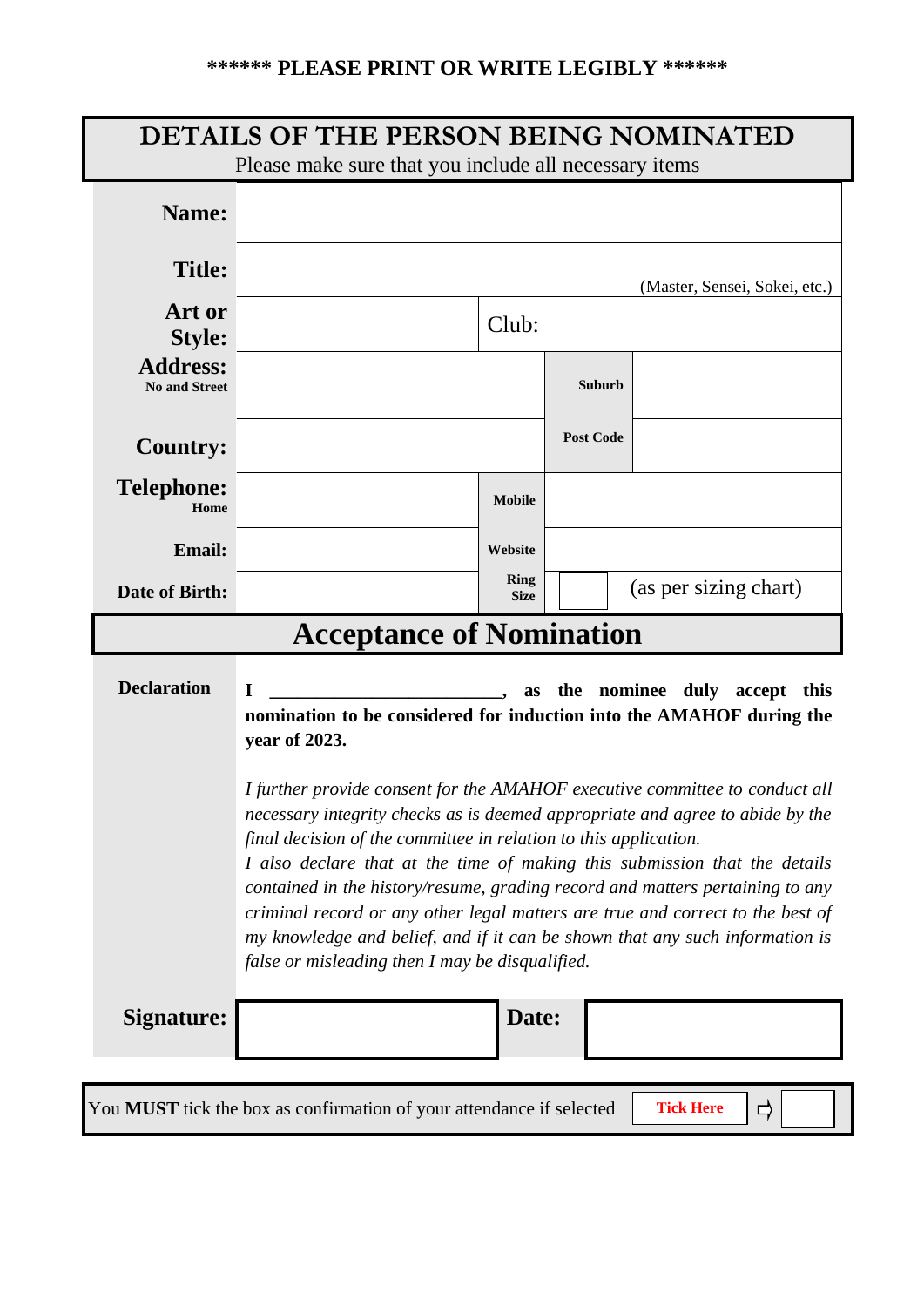## **DETAILS OF THE PERSON MAKING THIS NOMINATION**

Please make sure that you include all necessary items

| Name:                                                                                                                                           |                                                                                          |         |                        |  |
|-------------------------------------------------------------------------------------------------------------------------------------------------|------------------------------------------------------------------------------------------|---------|------------------------|--|
| <b>Address:</b><br>No and Street                                                                                                                |                                                                                          |         | <b>Suburb</b>          |  |
| <b>Country:</b>                                                                                                                                 |                                                                                          |         | <b>Postal</b><br>code: |  |
| <b>Telephone:</b><br>Home                                                                                                                       |                                                                                          | Mobile  |                        |  |
| Work                                                                                                                                            |                                                                                          | Fax     |                        |  |
| Email:                                                                                                                                          |                                                                                          | Website |                        |  |
| <b>Time that I have</b><br>known the<br>nominee                                                                                                 | My Martial Arts &<br><b>Senior Held Ranks</b>                                            |         |                        |  |
| <b>Reference:</b><br>In brief – state<br>your relationship<br>to and give a<br>history of this<br>person including a<br>character<br>testimony. | If Insufficient Space Please Attach Extra Sheets - Tick This Box If Attachment Submitted |         |                        |  |

Signature: Date: